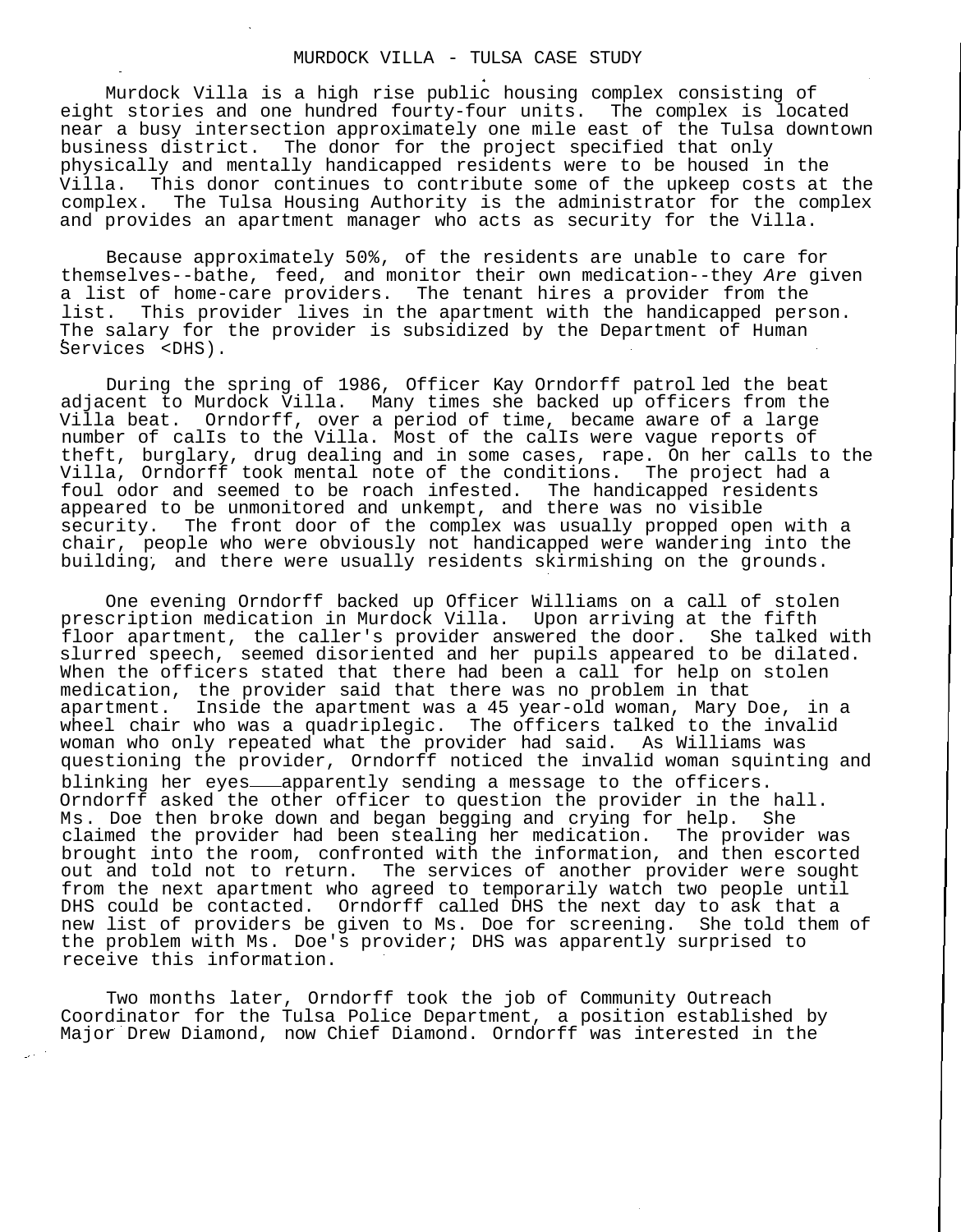the needs of the handicapped and elderly. She was given freedom to assist troubled people in new and creative ways as she felt necessary.

Soon after taking this position, Orndorff received a call from Ms. Doe at Murdock Villa, the same lady who had called earlier about stolen prescription medicine and who was now reporting jewelry theft by her DHS provider. Ms. Doe stated that many of her neighbors had also experienced theft of certain items, including medication. She stated that these providers were threatening to abandon the victims if they told the authorities. Upon arrival at the Villa, Orndorff found that most of the residents were unwilling to talk to her about any theft.

The second provider for Ms. Doe was dismissed and Orndorff stayed with the victim for approximately one week until help could be found. Diamond supported this decision and told the officer to do what was necessary to resolve the problem. Orndorff contacted the victim's doctor the next day. He confirmed that Ms. Doe was a bright person with an exceptional mind and very optimistic. Orndorff also called DHS and met with the victim's case officer who was uncooperative and refused to believe that the providers were stealing. However, the case worker stated that DHS did not screen the providers. DHS simply place their names on a list to be presented to the needy people. The residents would then interview the providers and hire one of their choice.

Phil Steinbeck of the Independent Living Center, located near Murdock Villa, was contacted. Orndorff learned the apparent exploitation of residents at Murdock Villa had become the norm. Steinbeck had registered complaints with the Tulsa Housing Authority. However, the residents who had reported problems to him asked that their names not be used in the complaint to the Housing Authority. Steinbeck stated that these people were fearful of eviction if they caused trouble and did not want to be a problem.

While living with Ms. Doe, Orndorff was supplied names of other tenants. Out of uniform, Orndorff was able to gain confidence of some of the residents. Some alleged that there were two DHS employees other than providers stealing medication within the complex. Most of the victims feared eviction if they reported any wrongdoing. While living in the Villa, Orndorff tried to locate the manager/security guard who lived in one of the apartments. When she was finally able to locate him, he was also unkempt and seemed unconcerned about the tenants' problems. Orndorff also learned that the tenant association was dysfunctional at the Villa as the meetings served only as social get-togethers.

Orndorff contacted churches to furnish ladies to sit with the victim to allow the officer a break to work on action. Orndorff contacted Ms. Doe's daughter in Georgia to report the circumstances. The daughter expressed great concern but did not have the funds to fly her mother to Georgia. Because the victim's checking account had been depleted by the provider bouncing checks, Orndorff sought to find an agency to help fly her to Georgia. The Hill crest Hospital Care Service was contacted to help but were not able to do so in this particular situation. Finally, Orndorff was able to supply the plane ticket through the Police Sertoma Club.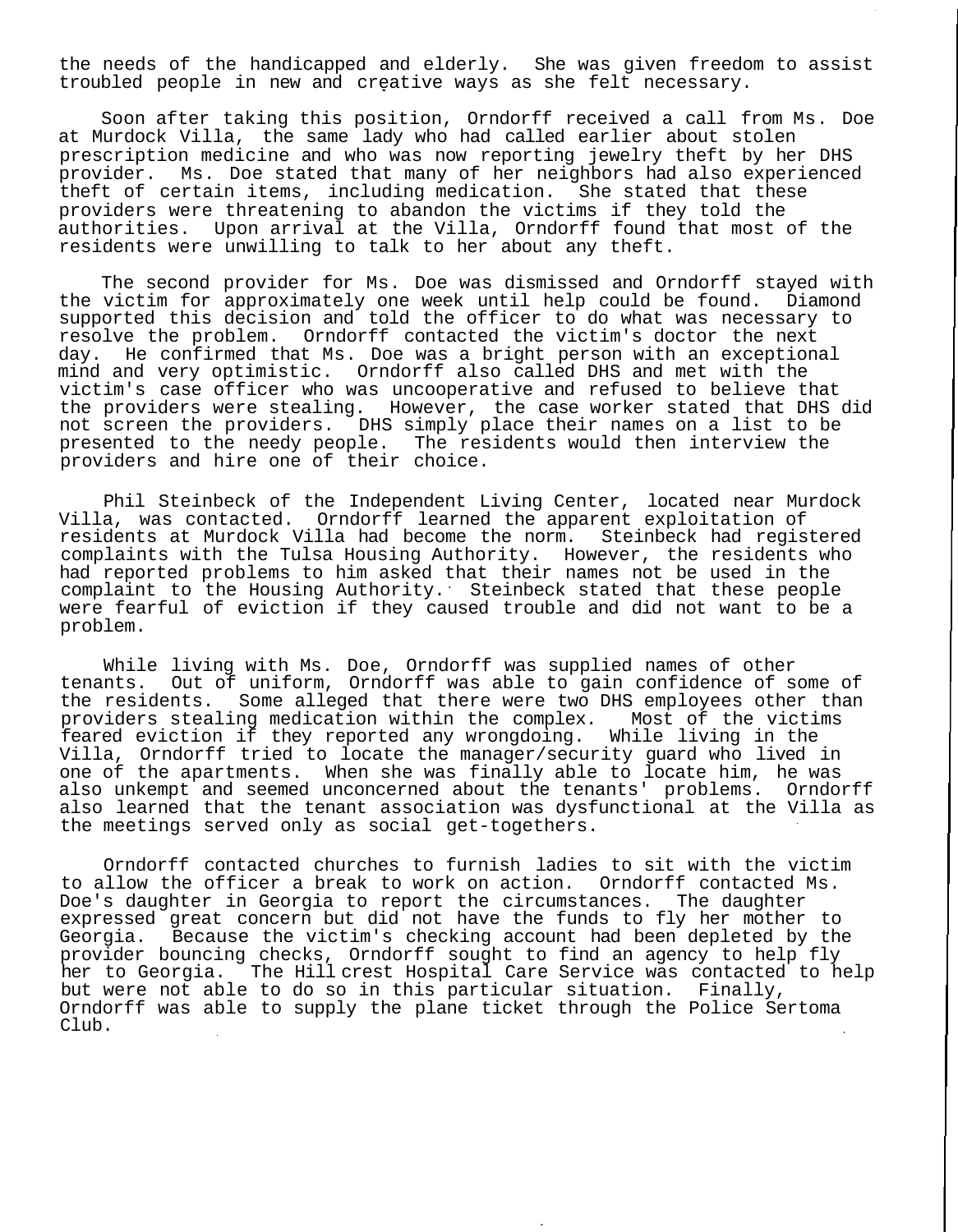Knowing that she had only solved one person's problem, Orndorff **decided to** tackle the system that had supported the victimization of the residents-She began to gather data on calls for service- Over a two year period, there had been over 230 calls for service. These calls included prostitution, rape, theft, drug and alcohol problems.

Diamond and Orndorff attended an administration meeting at Murdock Villa with the Tulsa Housing Authority personnel. Diamond took a list of calls for service as well as individual reports on larceny, rape, burglary, and drug dealing within the Villa. He told the Housing Authority that Murdock had severe problems that the PD could no longer ignore. He also urged that someone monitor security from the Villa's front door.

The response of the Housing Authority to the existing problems at Murdock, was one of surprise. They indicated that there had been no complaints at the Villa, but pledged to check into the problems. The Fire Marshal 1 and Health Inspectors were called in to inspect the Villa and found several violations. The media became interested through a report on drug-related theft in the Villa. Upon questioning different officers and Phil Steinbeck, the media alerted the public of the problems existing within the Villa. The donor of the building had heard through the media of the crime within the Villa. The donor contacted Orndorff and stated that she would seek to close the Villa if exploitation of the residents continued. These events served to turn up the heat on the Housing Authority and DHS.

The Citizen Oriented Policing Seminar CCOPS) program was begun during this time in certain target neighborhoods and 15 housing projects. **Its** primary goal was to educate neighborhood residents about crime prevention, and to make resources available to neighborhoods. Officers Debbie Daniels and Nancy Blades worked together with the tenants' association to carry out the COPS program and the Alert Neighbors program. The program specifically set a goal to increase the number of calIs to the police about illegal activity by 20% and reduce the fear of retaliation which keeps citizens from reporting illegal activity. Murdock Villa was named as one of the target housing projects.

Orndorff visited the Villa every other day for three weeks, in and out of uniform, gaining rapport with the tenants. Floor monitors who were bright and enthusiastic about needed changes were appointed by the officer. These individuals began attending tenant meetings, identifing problems, and helping to develop solutions. By this time, the Tulsa Housing Authority became more cooperative. The authority implemented a new security system for the door to deter non-residents from freely wandering in. It was suspected that these non-residents were contributing to the drug dealing and theft occurring within the Villa. The Housing Authority responded to the fire code violations with compliance and also began pest fumigation on a regular basis. A strong tenant's association has developed within Murdock Villa which meets on a regular basis.

A group of private citizens—spurred on by an ad hoc committee formed by the mayor to address problems at Murdock--raised \$15,000 to hire a tenant services coordinator at Murdock. The coordinator, who is not under